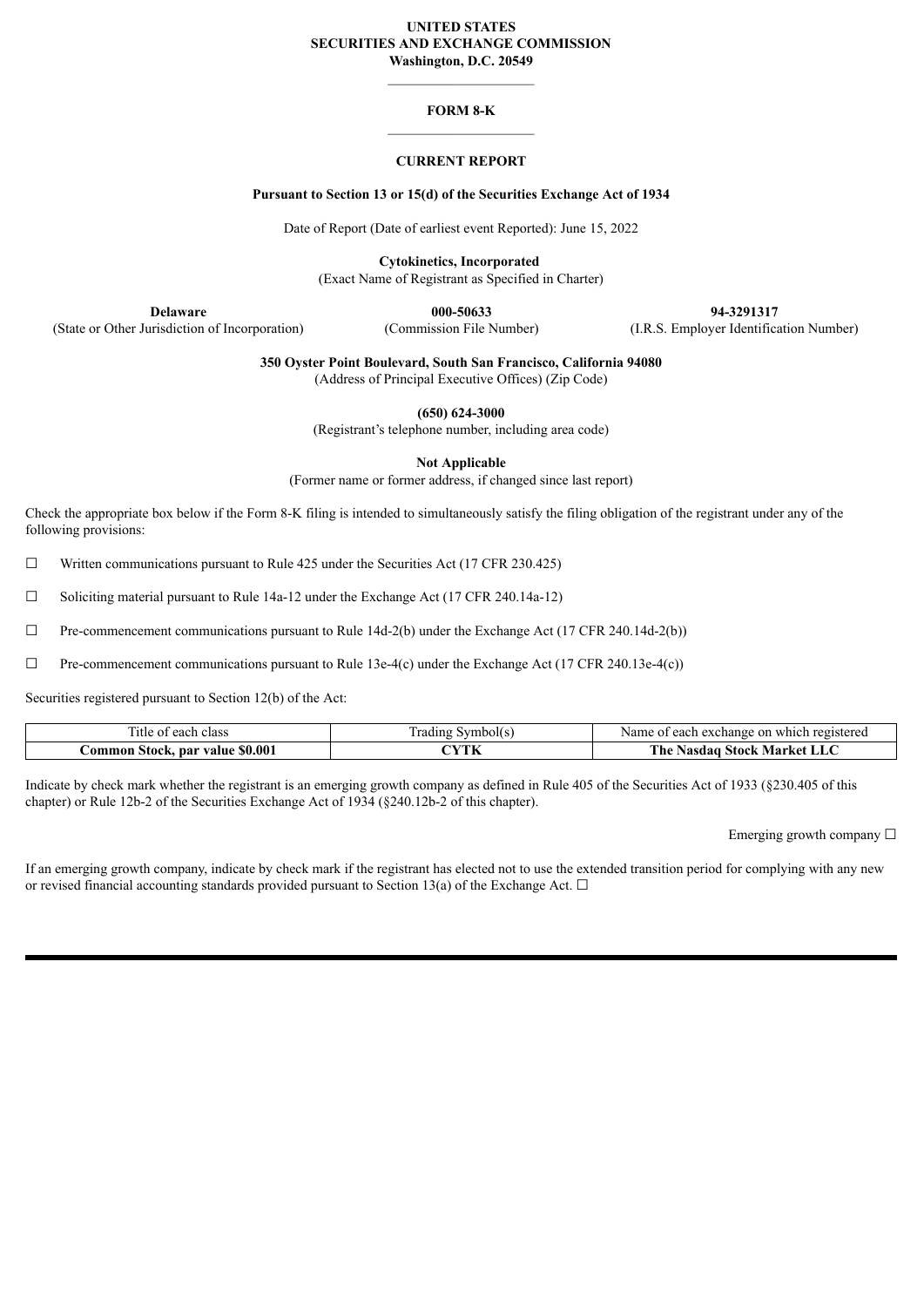#### **Item 8.01. Other Events.**

Today, June 17, 2022, Cytokinetics, Incorporated (the "Company" or "Cytokinetics") announced that, in response to a request from the U.S. Food and Drug Administration (FDA), the company recently provided additional pharmacokinetic analyses of *omecamtiv mecarbil* related to the company's new drug application (NDA). After an initial review of the company's submission, on June 15, 2022, FDA communicated to the Company that the additional data provided constitutes a major amendment to the NDA and has extended the PDUFA date by three months to February 28, 2023 to provide time for a full review of the submission.

#### **About** *Omecamtiv Mecarbil*

*Omecamtiv mecarbil* is an investigational, selective, small molecule cardiac myosin activator, the first of a novel class of myotropes<sup>1</sup> designed to directly target the contractile mechanisms of the heart, binding to and recruiting more cardiac myosin heads to interact with actin during systole. *Omecamtiv mecarbil* is designed to increase the number of active actin-myosin cross bridges during each cardiac cycle and consequently augment the impaired contractility that is associated with heart failure with reduced ejection fraction (HFrEF). Preclinical research has shown that *omecamtiv mecarbil* increases cardiac contractility without increasing intracellular myocyte calcium concentrations or myocardial oxygen consumption.<sup>2-4</sup>

The development program for *omecamtiv mecarbil* is assessing its potential for the treatment of HFrEF. Positive results from GALACTIC-HF, the first Phase 3 clinical trial of *omecamtiv mecarbil* demonstrated a statistically significant effect of treatment with *omecamtiv mecarbil* to reduce risk of the primary composite endpoint of cardiovascular (CV) death or heart failure events (heart failure hospitalization and other urgent treatment for heart failure) compared to placebo in patients treated with standard of care. No reduction in the secondary endpoint of time to CV death was observed. Adverse events and treatment discontinuation of study drug were balanced between treatment arms. The FDA has accepted for filing the NDA for *omecamtiv mecarbil* based on the results from GALACTIC-HF and has assigned a Prescription Drug User Fee Act (PDUFA) date of February 28, 2023.

#### **About Cytokinetics**

Cytokinetics is a late-stage biopharmaceutical company focused on discovering, developing and commercializing first-in-class muscle activators and nextin-class muscle inhibitors as potential treatments for debilitating diseases in which muscle performance is compromised. As a leader in muscle biology and the mechanics of muscle performance, the company is developing small molecule drug candidates specifically engineered to impact muscle function and contractility. Cytokinetics is readying for the potential commercialization of *omecamtiv mecarbil*, its cardiac muscle activator, following positive results from GALACTIC-HF, a large, international Phase 3 clinical trial in patients with heart failure. Cytokinetics is also developing *aficamten*, a next-generation cardiac myosin inhibitor, currently the subject of SEQUOIA-HCM, the Phase 3 clinical trial of *aficamten* in patients with symptomatic obstructive hypertrophic cardiomyopathy (HCM). *Aficamten* is also being evaluated in non-obstructive HCM in Cohort 4 of the Phase 2 clinical trial, REDWOOD-HCM. Cytokinetics is also developing *reldesemtiv*, an investigational fast skeletal muscle troponin activator, currently the subject of COURAGE-ALS, a Phase 3 clinical trial in patients with amyotrophic lateral sclerosis (ALS). Cytokinetics continues its over 20-year history of pioneering innovation in muscle biology and related pharmacology focused to diseases of muscle dysfunction and conditions of muscle weakness.